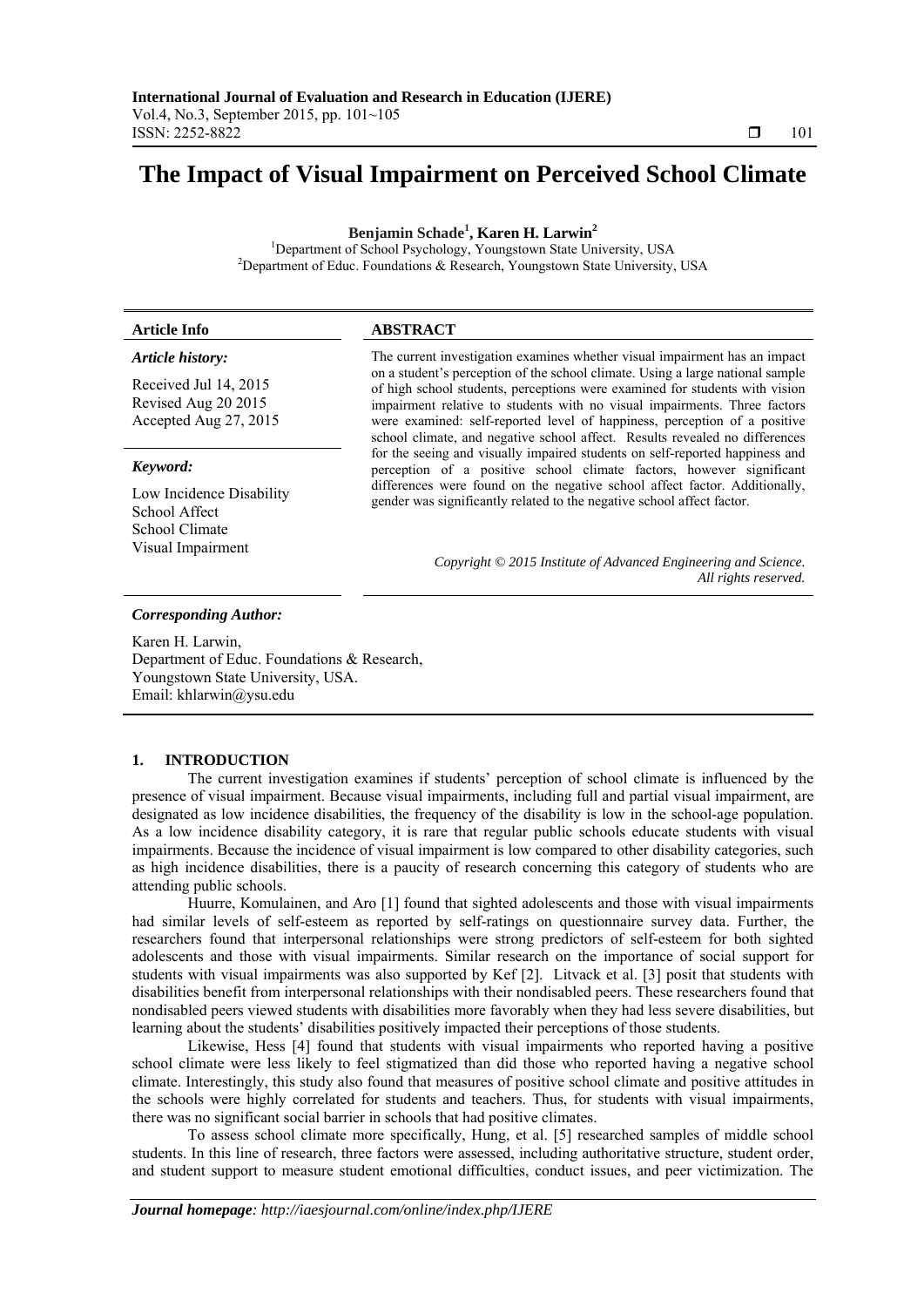researchers found a negative relationship between authoritative structures and orderliness with emotional difficulties, conduct issues, and peer victimization. Thus, schools greater structure and order had fewer social and emotional issues reported. This line of research supports how different school settings can influence (for better or worse) social and emotional outcomes for all students.

# **2. CURRENT INVESTIGATION**

There is a paucity of research examining the association of school climate with visual impairment. In the present study, it would be expected that the data would support the claim that students with full vision perceive a more positive school climate, while students with visual impairment perceive a more negative school climate. The goal of the research is to determine the relationship between these variables to support or reject such claims. This is the first know study to examine this relationship.

## **3. RESEARCH METHOD**

### **3.1. Participants**

Participants in the study included students in grades seven through twelve during the academic year (*n* = 1,218). Of those participants, only 11 respondents identified having visual impairment in the sample of data. For purposes of conducting statistical analyses, responses from 1,188 students were used. Students were omitted if they did not answer the questions used in the analysis. Participant's responses came from a national survey [6], it is likely that the results are representative of the true population and are generalizable.

Participants included *n* = 550 male and *n* = 638 female students. Table 1 summarizes the numbers of students analyzed according to grade level.

| Table<br>Number of student respondents by grade level |  |  |  |    |  |     |     |  |  |
|-------------------------------------------------------|--|--|--|----|--|-----|-----|--|--|
| Grade level                                           |  |  |  |    |  |     |     |  |  |
| Number of students                                    |  |  |  | 96 |  | 206 | 205 |  |  |

As shown in Table 1, there was a relatively balanced distribution and number of respondents between the six different grade levels. Interestingly, descriptive statistics revealed that only eight respondents identified as blind. This included 6 male respondents and 2 female respondents. Thus, to attest to the low incidence of visual impairment, only 0.67% of the sample included respondents who identified as visually impaired (blind).

## **3.2. Instrumentation**

Data were obtained through the National Longitudinal Study of Adolescent Health. The statistical analyses were conducted via the Statistical Package for the Social Sciences (SPSS). Data had to be properly coded to ensure reliable statistical analyses were conducted. All data was coded according to the specification of the code book for the National Longitudinal Study of Adolescent Health was consulted by the researchers. Factors were computed for the following variables: happiness, positive school climate, and negative school affect. Variables that were used for the happiness factor included: just as good as other people, hopeful about the future, happy, and enjoyed life (Cronbach's  $\alpha$  = .930). Variables that were used for the positive school climate factor included: feel close to people at school, feel part of your school, happy at your school, teachers treat students fairly, and feel safe in your school (Cronbach's  $\alpha$  = .842). Variables that were used for the negative school affect factor included: trouble getting along with teachers, trouble paying attention, trouble getting homework done, and trouble with other students (Cronbach's  $\alpha$  = .870). To conduct the ANOVAs, the factors were analyzed to determine their relationships with three particular variables: visual impairment, biological sex, and grade level. Grade point average (GPA) was also analyzed in the ANOVA.

#### **4. RESULTS AND ANALYSIS**

Data includes was a mixture of continuous (the factors) and categorical (biological sex, visual impairment, grade level). ANOVA was considered the most appropriate analysis. Strong significant correlations do not exist between the three factors, ruling out a MANOVA analysis. All necessary conditions for conducting an ANOVA were met. ANOVA revealed that visual impairment was significantly associated with the students negative school affect factor,  $F(1,1170) = 43.725$ ,  $p = .005$ . No significant findings were revealed for the happiness or the positive school climate factor. For the negative school affect factor, *F* (17,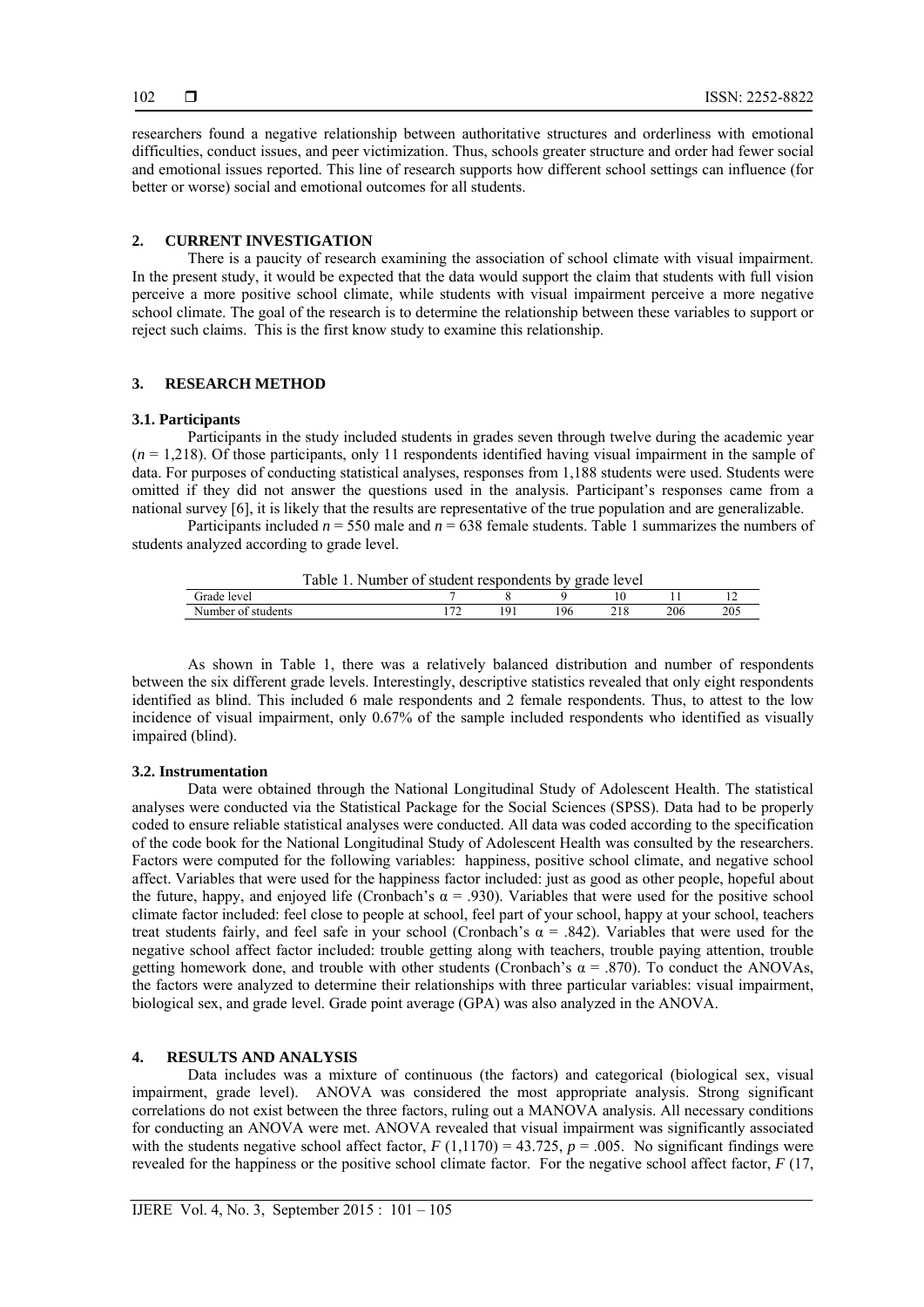1170) = 2.696, *p*< .001. Biological sex was also found to be significantly related to negative school affect, *F*   $(1, 1170) = 1.29$ ,  $p = .045$ . Figure 1 demonstrates how the happiness differs between blind males and females.



Figure 1. Differences in happiness between blind males and females

As indicated in Figure 1, sighted males and females appear to have nearly the same level of happiness, while blind females report a higher level of happiness relative to the vision impaired males. Just as Figure 1 demonstrated the influence of biological sex on happiness for vision impaired individuals, Figure 2 demonstrates how grade level influences happiness for vision impaired individuals.



Figure 2. Differences in happiness between grade levels

As depicted in Figure 2, sighted students in all secondary grades had similar levels of happiness. However, for vision impaired students, happiness differed for each grade level. Middle school students (grade levels 7 and 8), as well as high school seniors, appeared to be report lower levels of happiness relative to other high school students. No data were available for ninth grade students.

The working hypothesis for the current investigation is that there is a relationship between status of visual impairment and students' perceptions of school climate. ANOVA analyses reveal a relationship between visual impairment and perceived school climate was significant, confidence intervals were examined. As evidence by the above data and the graphical depictions, it is clear that both grade level and biological sex may moderate the relationship between visual impairment and school climate.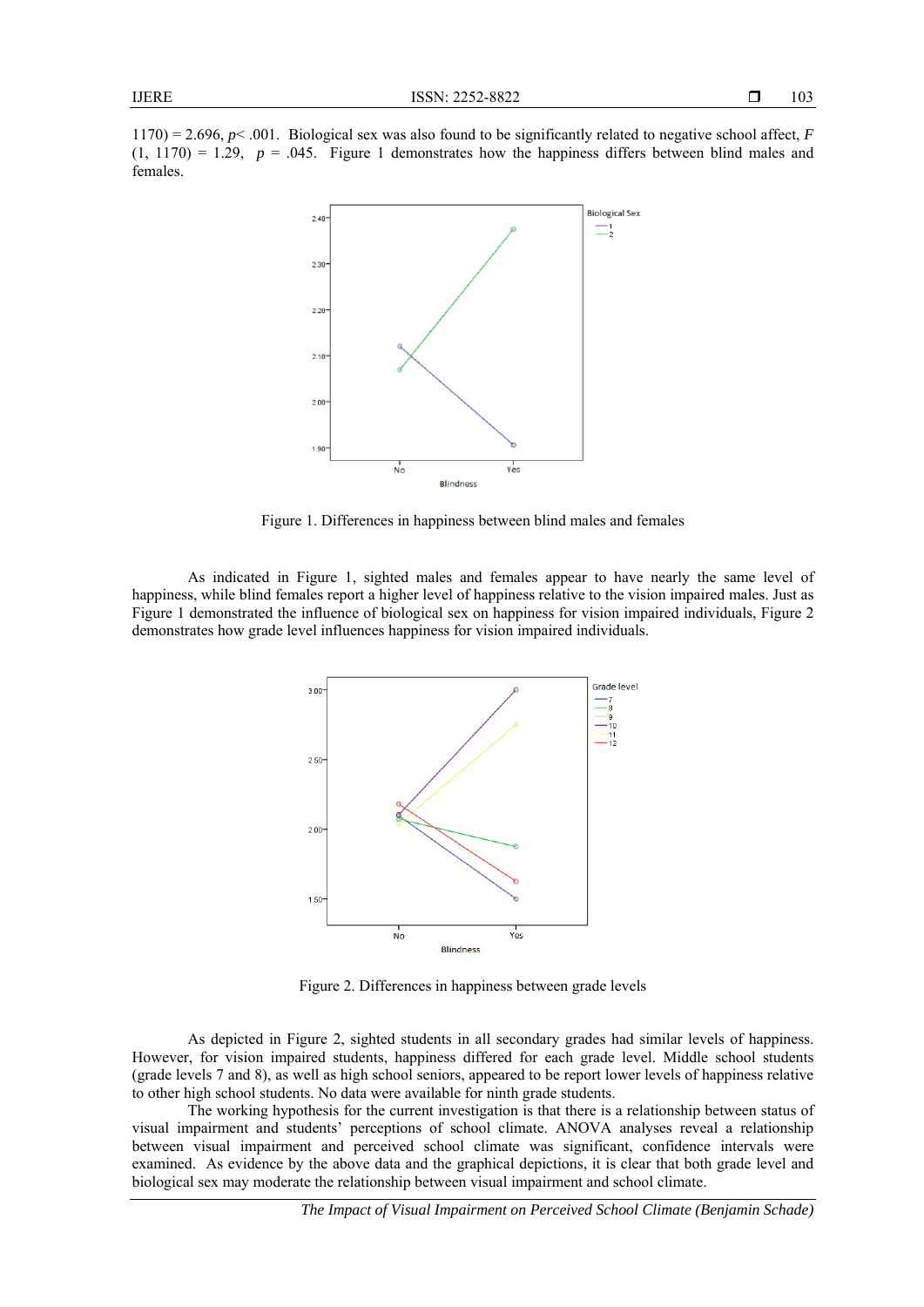The observed differences between groups (male, female; grade levels; not vision impaired, vision impaired) may be impacted by the limited number of individuals in the current sample identifying as having a visual impairment. However, because the three factors appeared to be highly correlated, differences are unlikely to be found if factors or variables are omitted from future analyses.

## **5. DISCUSSION**

The present study found that visual impairment does impact students' perceptions of negative school climate. Potential problems with the study included a low sample size for respondents who identified as vision impaired. Because only eight participants identified as vision impaired, this may have impacted the effect sizes and significance of relationships between variables and factors.

Based on the analyses, it is difficult to draw concise results. Though there is a general relationship between the factors and visual impairment, there are no strong relationships between individual factors and visual impairment, as well as individual factors with other variables. Visual impairment is a low incidence disability, so small sample representations are unavoidable [7].

It is unlikely that there are alternative explanations for the findings presented in the current study. These findings are consistent with recent research suggesting that when visually impaired students attend public school, there are many additional challenges for these students to overcome [5],[8]. These challenges include academic challenges as well as peer and teacher perceptions and pre-existing expectations.

Since the population of visually impaired students attending public schools is growing, the results of this investigation have policy implications for building and district administrators in the local school districts. Mechnism must be in place for visually impaired students to participate fully in the educational opportunity. Beyond the "logistics" of schooling, however, the current study results suggest that efforts may be needed to ensure that the school's embrasethe social, emotional, and psychological needs of all students, and specifically visually impaired students. While visually impaired students reported no significant differeces on personal affect and school culture questions, visually impaired students endorsed higher on some of the negative climate questions. Specifically of interest is the higher endorsement of responses indicating differences in "getting along with other students". Is it possible that students who are visually impaired are more vunerable to bullying and harassment from their same-aged peers? If these students are having a more difficult time getting along with peers, more counseling and mentoring maybe needed for these individuals so that they can navigate these person-related difficulites as well.

A major future question that failed to be addressed by the present study was how grade point average is impacted by visual impairment and perceptions of school climate. Future lines of study should address this question, as well as readdress the data in the current study. Because the current data were surveyed during the first wave of the [6] data collection, perhaps a primary data collection can support different findings due to the current support for inclusion for students with disabilities in general education settings [9]. However, the current sample of visually impaired students allattended public school. These students attendance of a public school may have impacted the lack of significant findings [2],[3]. Another future line of research could examine if differing levels of severity of visual impairment, including a range of visual impairment to complete visual impairment, moderates what students report about their experiences. The present study only included self-reports of the presence of visual impairment, but not severity. Perhaps severity of visual impairment influences the relationship between visual impairment and school climate.

#### **6. CONCLUSION**

The current investigation adds to the paucity of research on the experiences of visually impaired students in public education. Results are consistent with other recent research, however, the outcome of this investigation suggest potential psycho-social issuesmay exist for students who are visually impaired that are not being reported by same-aged peers. In addition to the negative affect differences revealed, visually impaired male students reported lower levels of happiness relative to visually impaired females. The findings of the current investigation suggest that as a greater numbers of visually impaired students enroll in public schools, more school psychologists are needed. Additionally, these results reinforce the therising need for school psychologist and school counselors, as well as trained administrators, actively involved in helping students with visual impairments to have positive school experiences. While the current investigation was based on a limited number of students identified as visually impaired, the small sample is representative of the proportion of visually impaired students found in public schools.